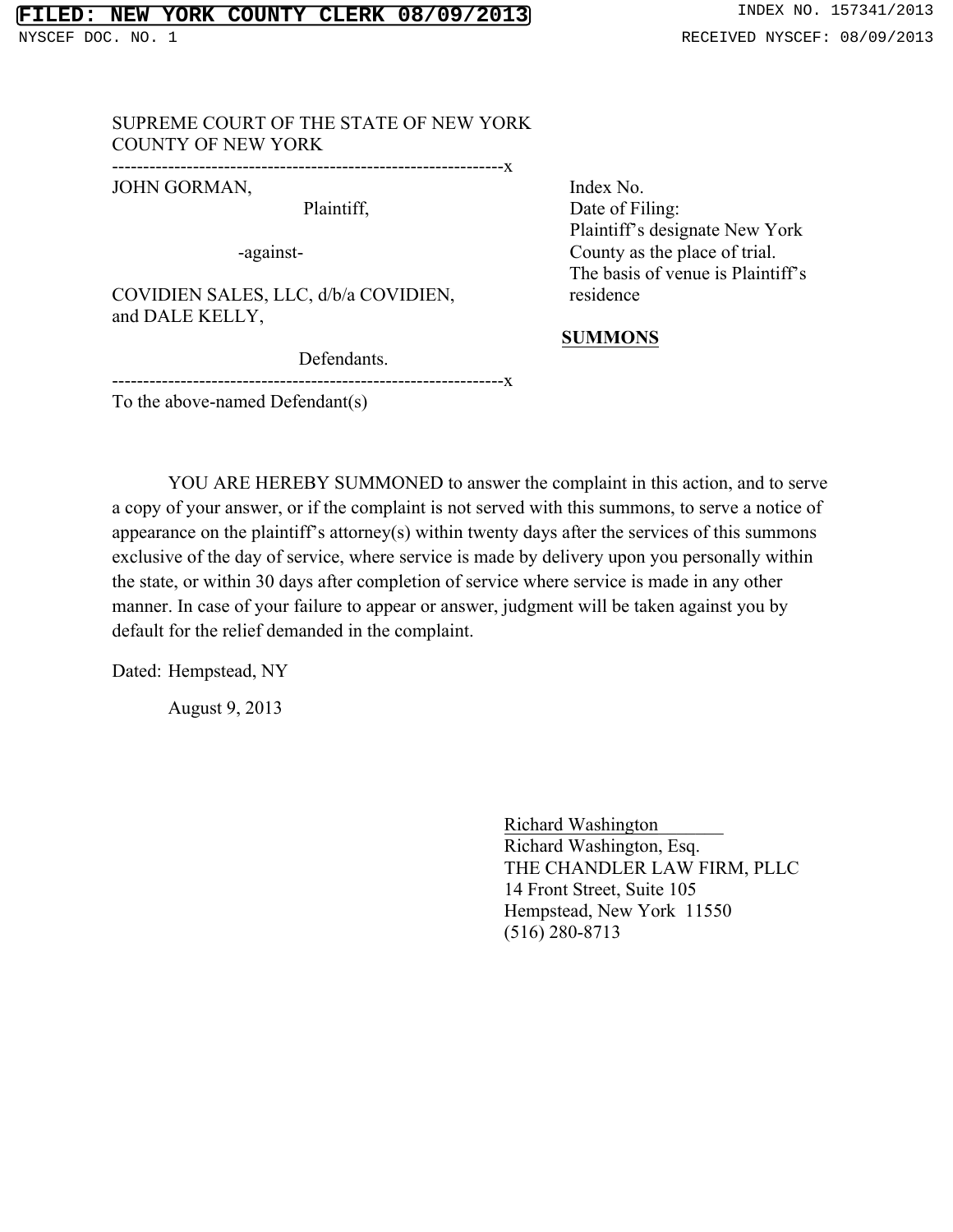### SUPREME COURT OF THE STATE OF NEW YORK COUNTY OF NEW YORK

--------------------------------------------------------------------x

JOHN GORMAN,

Plaintiff,

Index No.

-against-

COVIDIEN SALES, LLC, d/b/a COVIDIEN and DALE KELLY,

**COMPLAINT**

**Jury Trial Demanded**

 Defendants. ---------------------------------------------------------------------x

Plaintiff, by and through his attorney, Richard J. Washington, alleges on information and belief his complaint against the Defendants as follows:

#### **NATURE OF ACTION**

1. This action seeks to recover compensatory and punitive damages for military status discrimination, medical disability discrimination, retaliation, and intentional infliction of emotional distress committed by Defendants and their agents against Plaintiff.

#### **PARTIES**

2. Plaintiff, John Gorman, is a citizen of New York State, residing in New York

County.

3. Defendant, Covidien Sales, LLC (hereinafter "Covidien"), employed plaintiff.

Covidien is a global healthcare products corporation with offices worldwide; Covidien conducts business in New York State, New York City, and Long Island, New York, and this Court has jurisdiction pursuant to C.P.L.R § 302.

4. Defendant, Dale Kelly (hereinafter "Defendant Kelly") is the Regional Sales Manager for Covidien, supervising employees in New York City and Long Island, New York.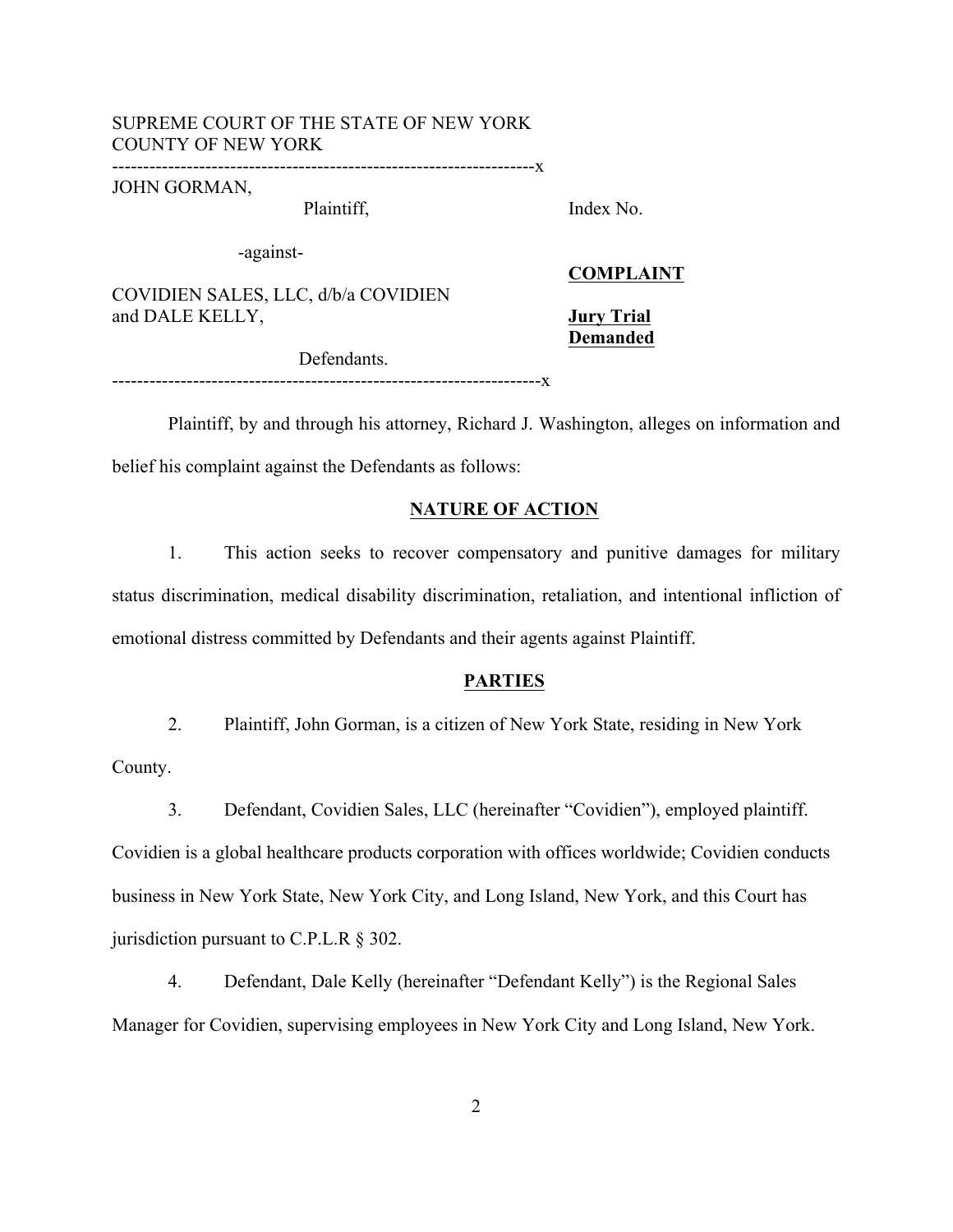5. At all times referenced herein, Defendant Kelly was acting within the scope of his employment.

6. Plaintiff is a person within the meaning of Executive Law  $\S 292(1)$  and New York City Administrative Code § 8-102(1).

7. Plaintiff is a veteran with military status within the meaning of Executive Law § 292(28), having served in the United States Navy between 1987 and 1991.

8. Plaintiff is disabled within the meaning of Executive Law § 292(21) and New York City Administrative Code § 8-102(16) in that Plaintiff suffers from Post Traumatic Stress Disorder (hereinafter "PTSD").

9. At times relevant hereto, Plaintiff had and has the skill, experience, education and job-related requirements to perform the essential functions of his employment position within the meaning of state and city law.

10. Covidien is an employer within the meaning of Executive Law § 292(5) and New York Administrative Code § 8-102(5), conducting business and maintaining offices and employees within New York City and New York State.

#### **STATEMENT OF FACTS**

11. In or around December 1999, Plaintiff began working for Covidien as a salesperson.

12. As an employee for Covidien, Plaintiff received numerous internal corporate awards for his job performance prior to 2013.

13. Last year, Plaintiff sold millions of dollars in products for Covidien and exceeded the corporate goal for sales.

14. On or about October 1, 2012, Defendant Kelly began supervising the Plaintiff.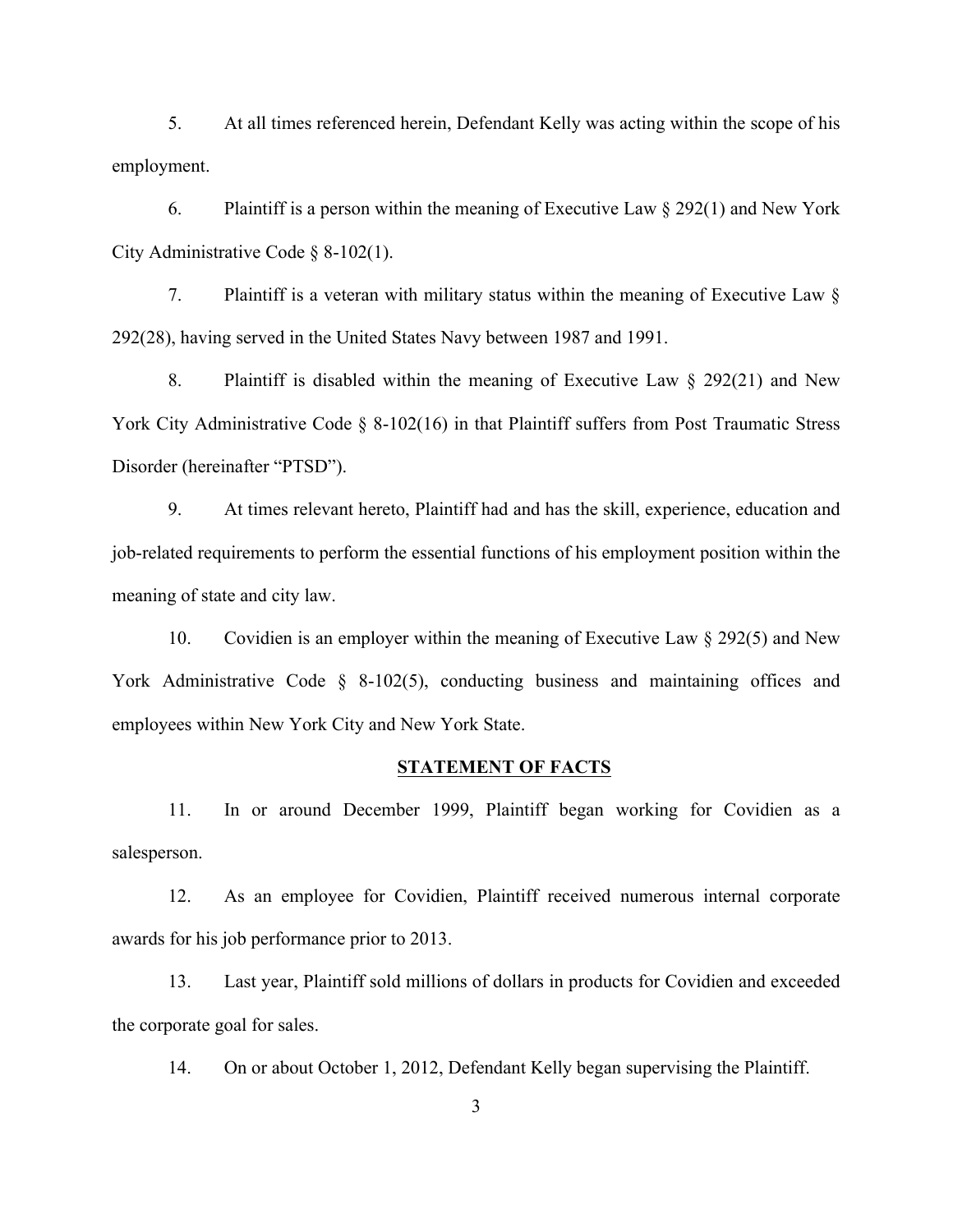15. On or about November 13, 2012, the Plaintiff received the highest possible performance evaluation from Covidien for the end of the fiscal year (a copy of Plaintiff's 2012 performance evaluation is annexed hereto as Exhibit 1).

16. On or about January 1, 2013, Plaintiff received merit-based Level Promotion, a raise in base pay, and a letter of commendation from Covidien's Vice President of Sales (a copy of a commendation letter from Covidien Vice President of Sales is annexed hereto as Exhibit 2).

17. The Plaintiff is assigned a cell phone issued and paid for by Covidien.

18. Covidien operates an Integrity Helpline, which is operated by Covidien and designated as a method for employees to report concerns regarding compliance at Covidien.

19. Covidien has further established an Office of the Ombudsman – a Covidien employee who is an independent and impartial resource with whom employees may raise and address their compliance concerns.

20. Plaintiff has made reports to the Ombudsman in the past, specifically Plaintiff reported a conflict of interest regarding a 980,000 dollar product sale, which was preceded by an international trip and charitable donations to an organization linked to the buyer in said sale.

21. On or about May 13, 2013, Plaintiff and Defendant Kelly had a discussion during lunch in which Defendant Kelly made disparaging remarks concerning individuals currently serving in the military and suffering from PTSD.

22. During this conversation, Plaintiff noted that he is a Navy Veteran who served in Operation Desert Storm; Plaintiff further noted that he had difficulty following his service and understands the problems associated with PTSD.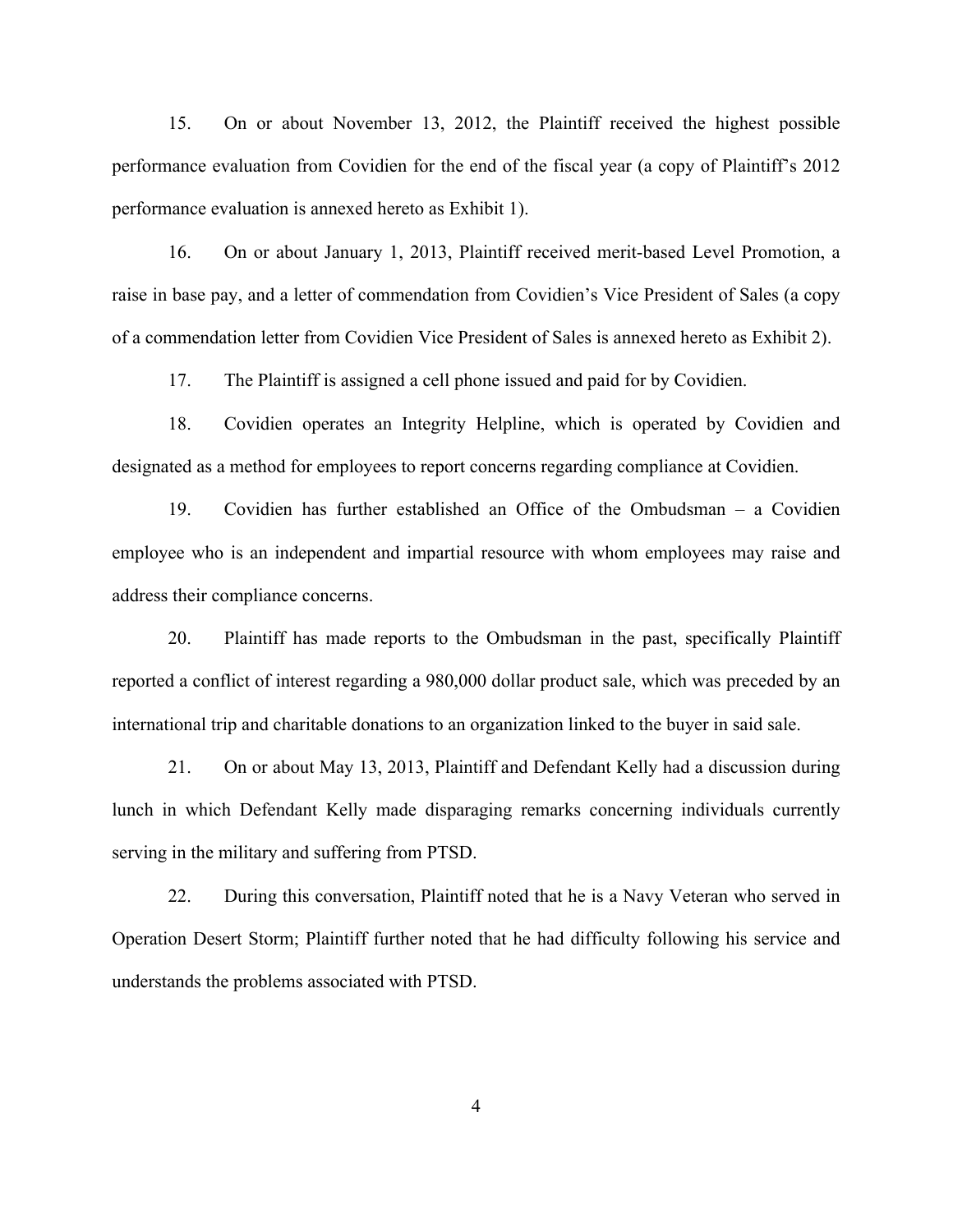23. During this same conversation, Defendant Kelly replied in sum and substance that Plaintiff and other veterans suffering from PTSD were weak tools of the oil companies who can't handle the stresses of life.

24. Defendant Kelly further stated that no one drafted the Plaintiff, and the Plaintiff deserves what he gets.

25. Defendant Kelly stated that Plaintiff and others suffering from PTSD were a bunch of babies.

26. Shortly thereafter, during the same conversation, Defendant Kelly questioned the Plaintiff's fitness for the job; Defendant Kelly stated in sum and substance that he thought military guys like Plaintiff were organized and go-getters.

27. On or about May 14, 2013, Defendant Kelly instructed the Plaintiff to breach SUNY Downstate hospital policy, which resulted in Plaintiff being banned from SUNY Downstate Hospital and losing the sales opportunities associated with that account.

28. On or about May 16, 2013, three days after the above-described conversation, the Plaintiff received an electronic mail correspondence from Defendant Kelly listing "areas of concern" with Plaintiff's job performance.

29. At the time Plaintiff received the "areas of concern" correspondence, Plaintiff had exceeded his sales goals on sensors and was the top performing salesperson in the region.

30. Plaintiff had never received an "areas of concern" correspondence prior to May 16, 2013.

31. Defendant Kelly arranged a meeting with the Plaintiff, scheduled for on or about June 7, 2013.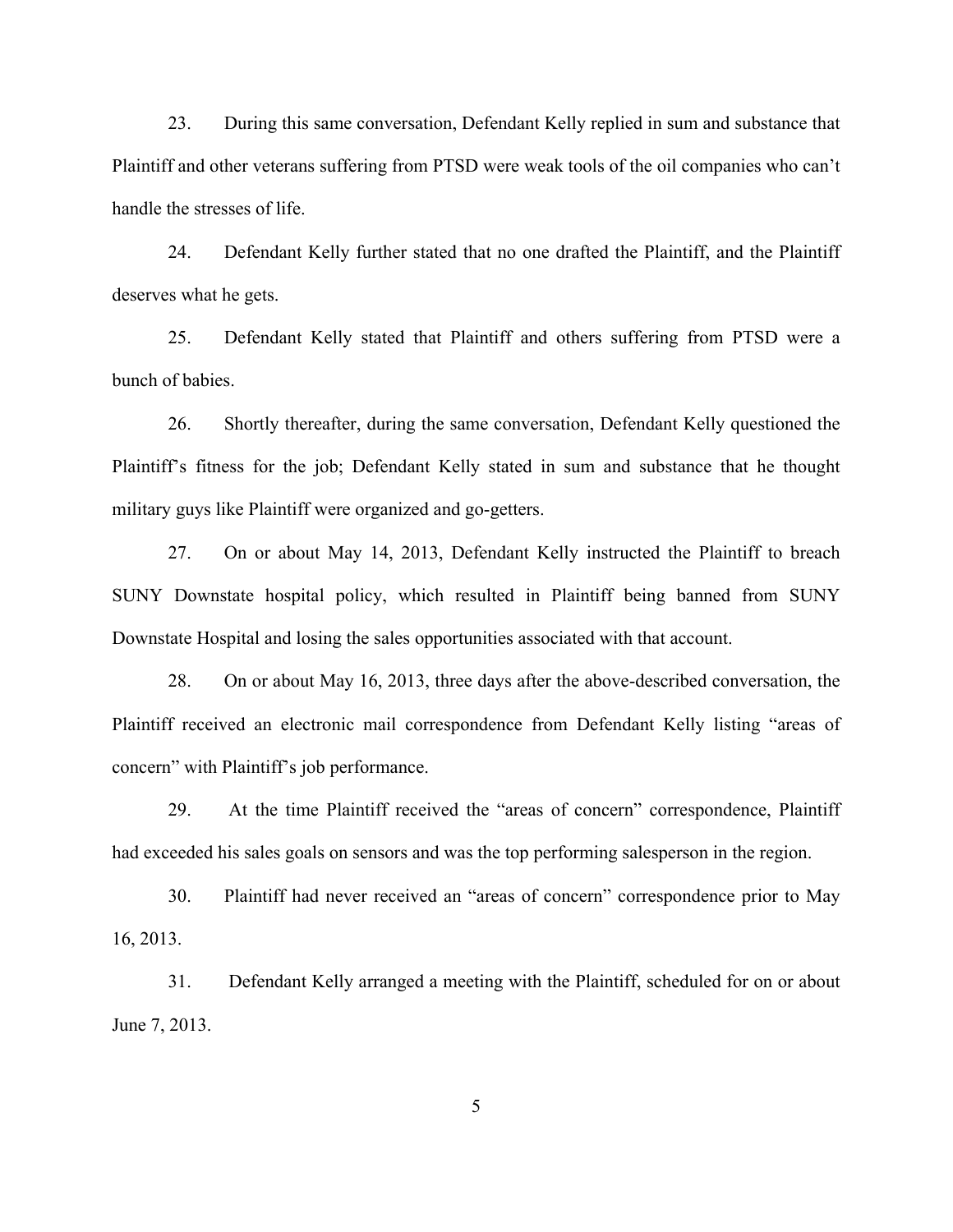32. At the meeting, Defendant Kelly told the Plaintiff in sum and substance, you may have survived the Gulf War, but you won't survive this.

33. Also during this meeting, Defendant Kelly presented the Plaintiff with a Performance Improvement Plan (hereinafter "PIP"), a disciplinary document which subjects the Plaintiff to termination (a copy of the PIP is annexed hereto as Exhibit 3).

34. During this same meeting, Defendant Kelly approached the Plaintiff and stood inches away from the Plaintiff's face while stating in sum and substance, come on tough guy.

35. Plaintiff smelled alcohol on Defendant Kelly's breath.

36. Plaintiff had never been placed on a PIP prior to the June 7, 2013, meeting with Defendant Kelly.

37. The Plaintiff reported this misconduct to the Ombudsman.

38. Plaintiff used his Covidien-issued cellphone to make this complaint.

39. The Plaintiff gave his name when he placed the call to the Ombudsman reporting the aforementioned misconduct.

40. Defendant Kelly continued to supervise plaintiff despite Plaintiff's complaint.

41. Plaintiff began experiencing an increased frequency in anxiety, fear, mental anguish, migraine headaches, and nightmares as a result of Defendant Kelly's statements and aggressive behavior.

42. Plaintiff began treatment with mental health professionals due to the exacerbation of Plaintiff's PTSD as a result of the described discrimination and the hostile work environment.

43. Plaintiff was placed on a battery of medication because the symptoms of PTSD were exacerbated.

44. Plaintiff took a leave of absence from Covidien on or about June 12, 2013.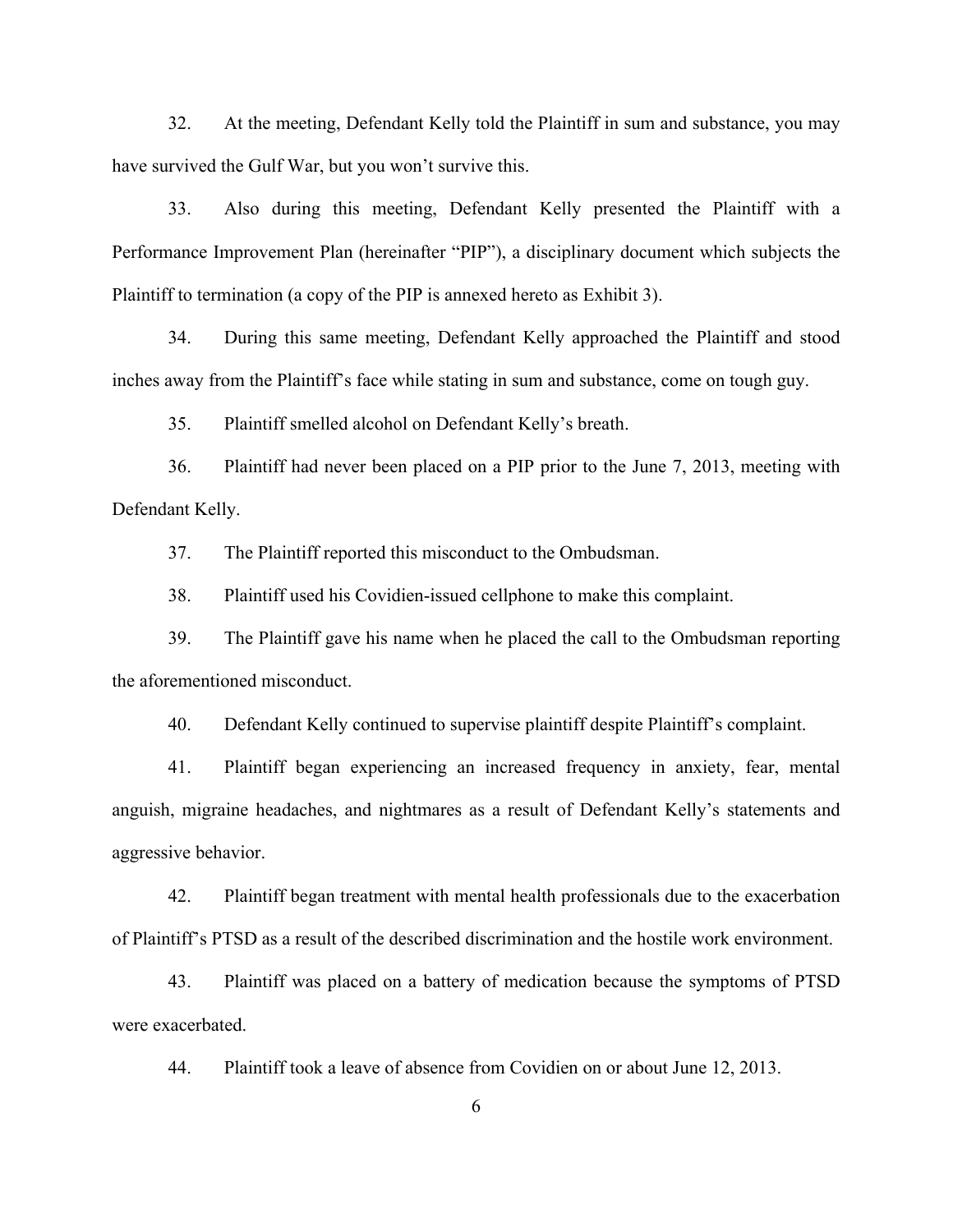45. On or about June 18, 2013, Plaintiff, through the undersigned, submitted correspondence to Covidien detailing Defendant Kelly's misconduct and threatening behavior towards plaintiff.

46. Plaintiff returned to work on or about July 1, 2013.

47. On or about August 1, 2013, Covidien refused to substantiate Plaintiff's internal complaint against Defendant Kelly.

48. Plaintiff's performance has been subject to enhanced and inaccurate scrutiny from Covidien since his initial report and return from the previously mentioned medical leave of absence, including but not limited to, negative evaluations and a negative mischaracterizations of Plaintiff's job performance by Defendant Kelly and Defendant Mullen.

49. The Defendants have not followed the course of action set forth in the PIP, and have continuously changed the expectations placed upon the plaintiff.

50. The Defendants reduced Plaintiff's sales opportunities resulting in lost income from sales commissions.

51. Plaintiff has suffered discrimination, retaliation, disparate treatment and endured a hostile work environment as a result of changes in the terms, conditions and privileges of his employment.

52. As a result of the Defendants' material adverse acts as described above, Plaintiff has suffered damage, including without limitation, deprivation of income and benefits, loss of future income and benefits, loss of career, damage to reputation, emotional distress, mental anguish and constructive termination.

53. The Defendants have acted willfully, with malice and with reckless indifference to plaintiff's statutory rights.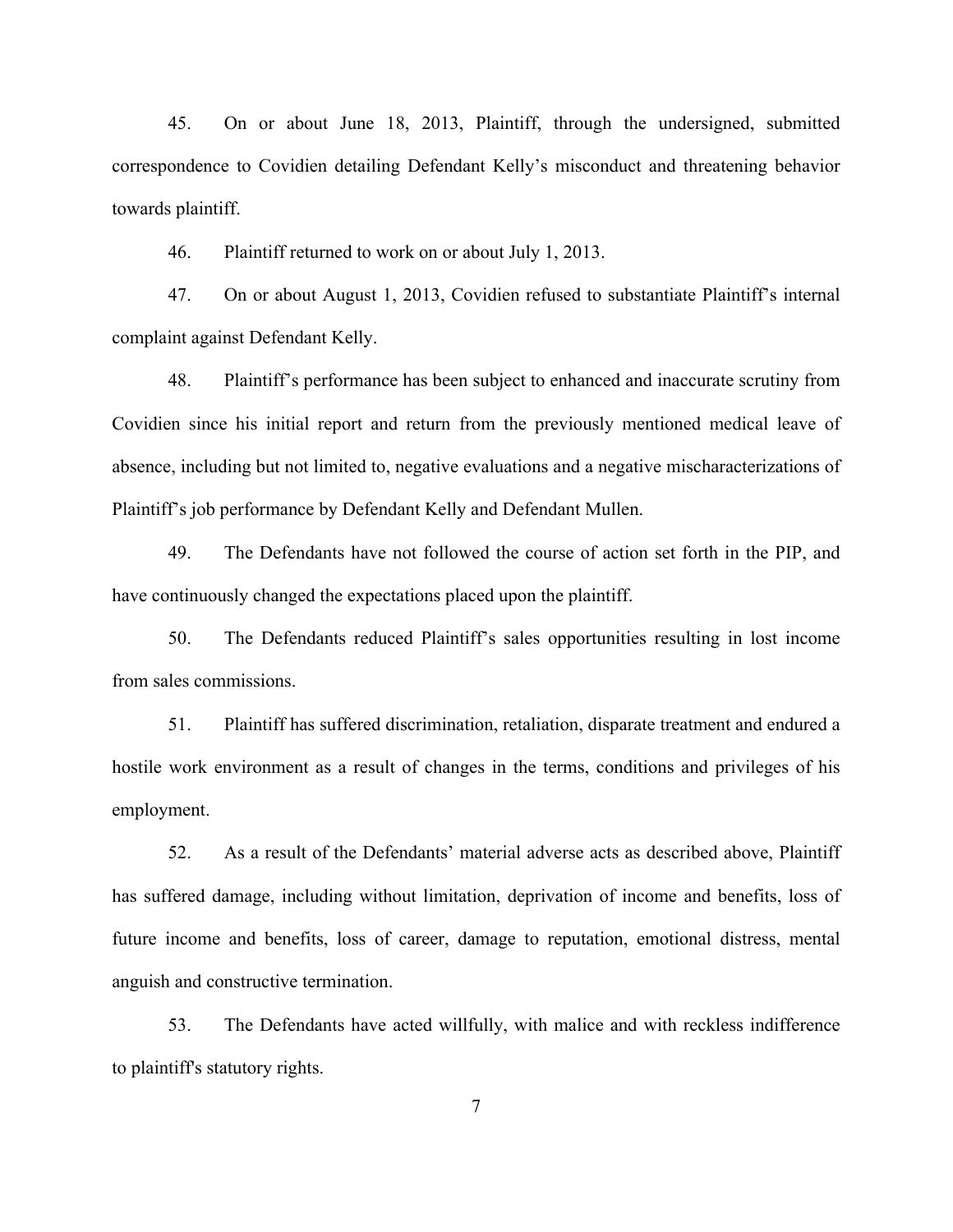## **AS AND FOR A FIRST CAUSE OF ACTION (New York State Human Rights Law - Discrimination)**

54. Plaintiff repeats and realleges each of the foregoing allegations as if fully restated herein.

55. Plaintiff is an individual with a disability under the New York State Executive Law.

56. Notwithstanding his disability, the Plaintiff performed and continues to perform his duties and responsibilities and exceeds the goals set by Covidien.

57. The Defendants became aware of Plaintiff's disability.

58. Defendants discriminated against Plaintiff because of Plaintiff's disability and/or because Plaintiff had a record of disability and/or because Plaintiff was regarded as having a disability.

59. Plaintiff complained of the discrimination and hostile work environment, yet Defendants refused to take remedial or preventative action.

60. By their actions, Defendants violated the New York State Executive Law § 290, et seq., commonly known as the New York Human Rights Law.

61. As a result of Defendants' discrimination against him, Plaintiff has suffered damage as described above in an amount in excess of the jurisdictional limits of all other Courts which may have subject matter jurisdiction hereof.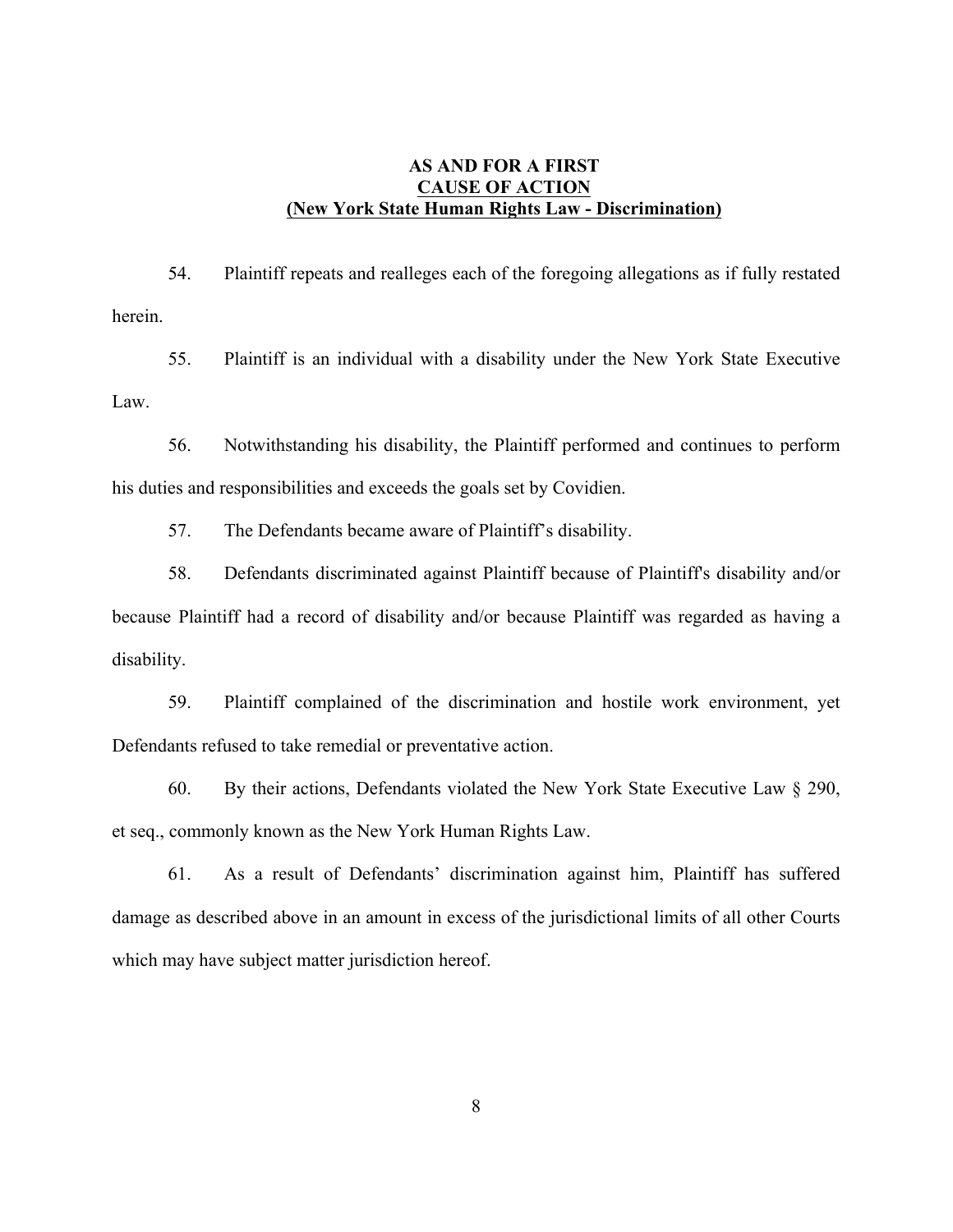### **AS AND FOR A SECOND CAUSE OF ACTION (New York State Human Rights Law - Discrimination)**

62. Plaintiff repeats and realleges each of the foregoing allegations as if fully restated herein.

63. Plaintiff is a United States Navy veteran and therefore is an individual with military status under the New York State Executive Law.

64. Defendants discriminated against Plaintiff because of Plaintiff's military status and/or because Plaintiff had a military status and/or because Plaintiff was regarded as having a military status.

65. Plaintiff complained of the discrimination and hostile work environment, yet Defendants refused to take remedial or preventative action.

66. By their actions, Defendants violated the New York State Executive Law § 290, et seq., commonly known as the New York Human Rights Law.

67. As a result of Defendants' discrimination against him, Plaintiff has suffered damage as described above in an amount in excess of the jurisdictional limits of all other Courts which may have subject matter jurisdiction hereof.

# **AS AND FOR A THIRD CAUSE OF ACTION (New York State Human Rights Law – Retaliation)**

68. Plaintiff repeats and realleges each of the foregoing allegations as if fully restated herein.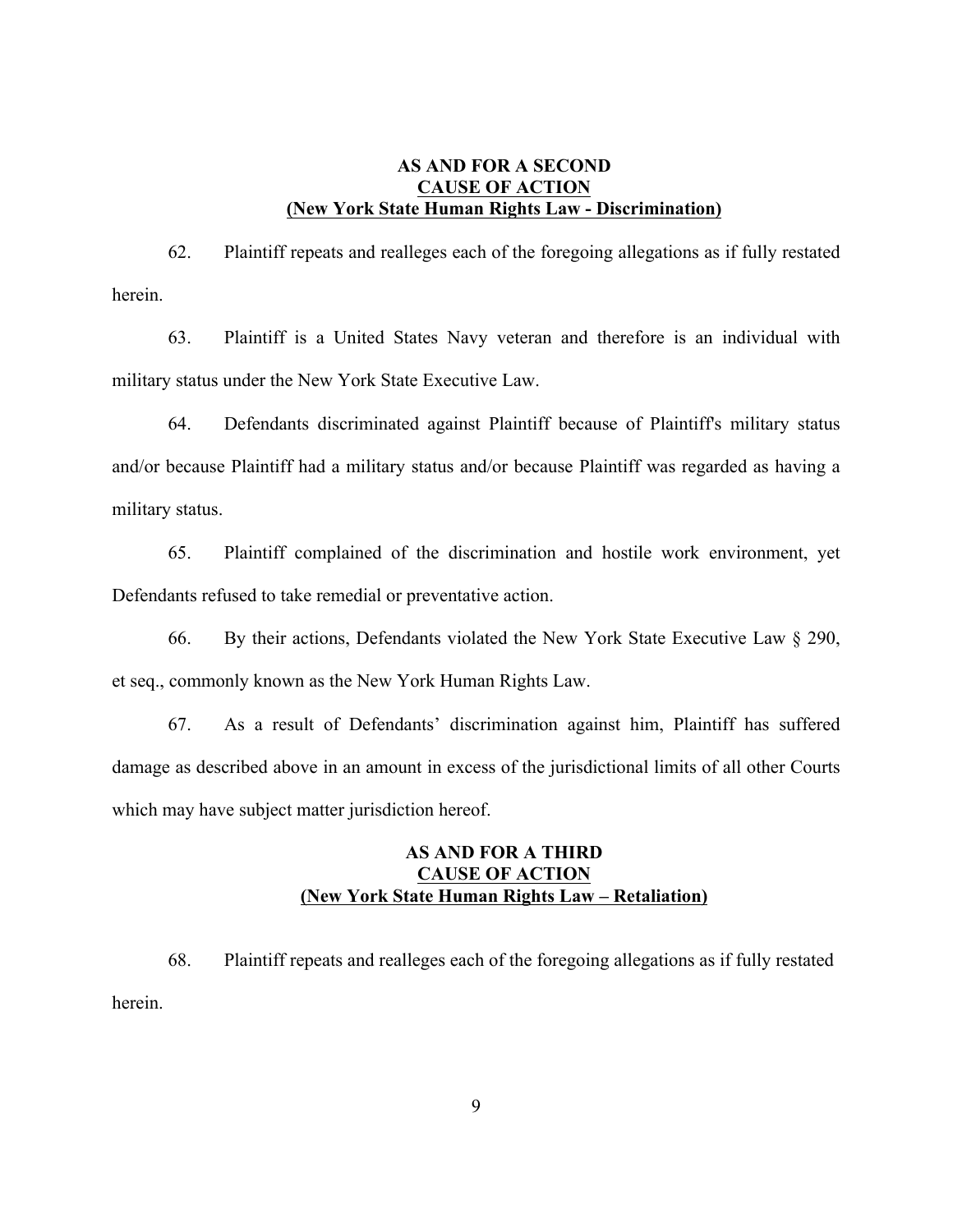69. Plaintiff's report to the Ombudsman regarding the Defendants' discrimination and hostile work environment was Plaintiff's opposition to the Defendants' practices which are forbidden under New York State Executive Law § 296.

70. Plaintiff was subjected to retaliation from the Defendants in violation of New York State Executive Law§ 296.

71. The Defendants engaged in retaliatory conduct which caused the Plaintiff to be demoralized, demeaned and humiliated in the hope that he would quit his position and/or to create a pretext as a basis upon which to discharge him.

72. By its retaliation, the Defendants failed to remedy or prevent, and indeed exacerbated the hostility, vindictiveness and nature of the Plaintiffs' work environment, although it knew, or in the exercise of reasonable care, should have known of the retaliation and its effect upon the Plaintiff.

73. As a result of Defendants' retaliation against him, Plaintiff has suffered damage as described above in an amount in excess of the jurisdictional limits of all other Courts which may have subject matter jurisdiction hereof.

## **AS AND FOR A FOURTH CAUSE OF ACTION (New York City Human Rights Law - Discrimination)**

74. Plaintiff repeats and realleges each of the foregoing allegations as if fully restated herein.

75. Plaintiff has a disability or impairment within the definition of the New York City Administrative Code § 8-102(16), to wit, PTSD.

76. Notwithstanding his disability, the Plaintiff performed and continues to perform his duties and responsibilities and exceeds the goals set by Covidien.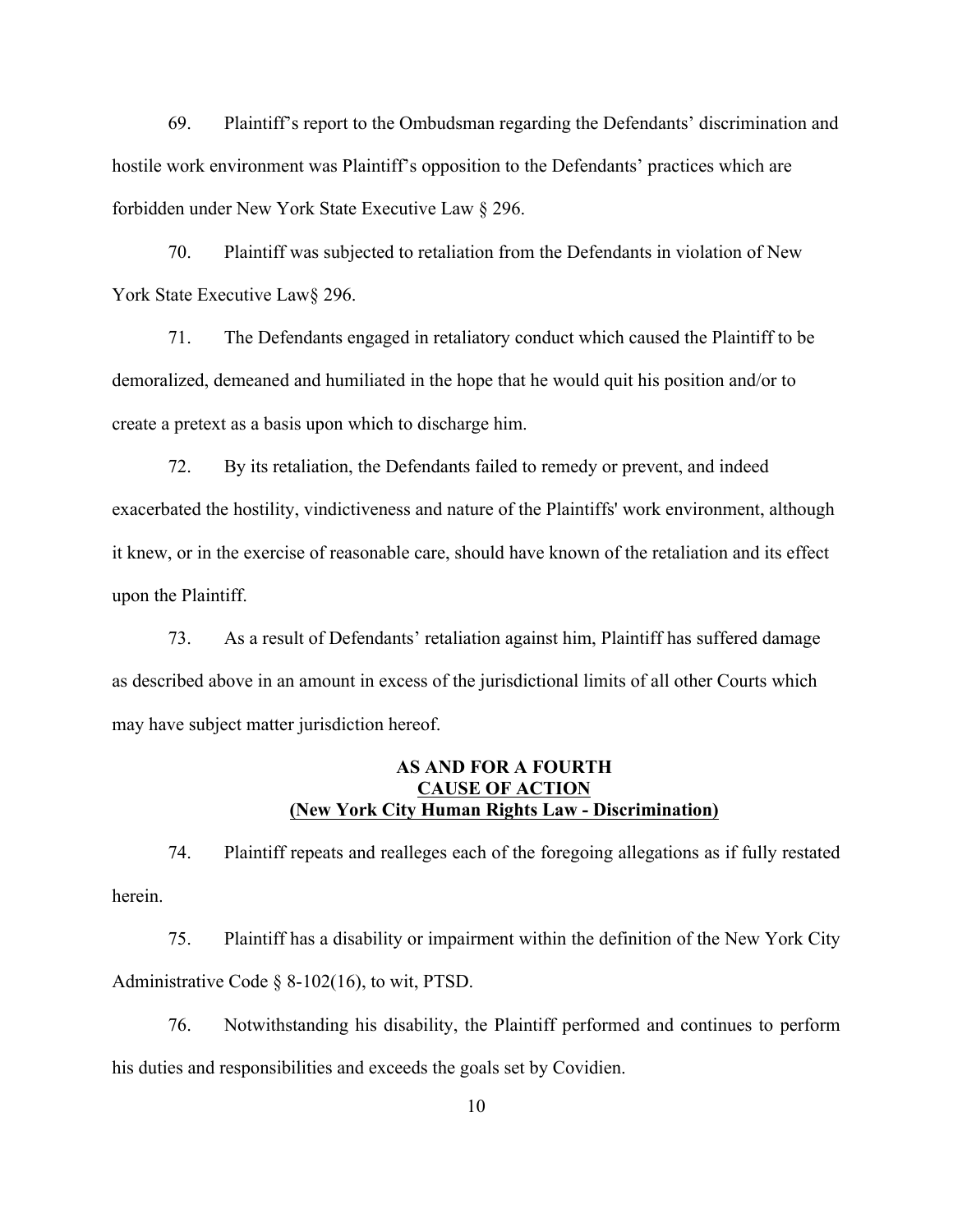77. Defendants discriminated against Plaintiff because of Plaintiff's disability and/or because Plaintiff had a record of disability and/or because Plaintiff was regarded as having a disability.

78. Plaintiff complained of the discrimination and hostile work environment, yet Defendants refused to take remedial or preventative action.

79. By its actions, Defendants have violated the New York City Administrative Code § 8-101, et seq., commonly known as the New York City Human Rights Law.

80. As a result of Defendants' discrimination against him, Plaintiff has suffered damage as described above in an amount in excess of the jurisdictional limits of all other Courts which may have subject matter jurisdiction hereof.

## **AS AND FOR A FIFTH CAUSE OF ACTION (New York City Human Rights Law – Retaliation)**

81. Plaintiff repeats and realleges each of the foregoing allegations in paragraphs as if fully restated herein.

82. Plaintiff's report to the Ombudsman regarding the Defendants' discrimination and hostile work environment was Plaintiff's opposition to the Defendants' practices which are forbidden under New York City Administrative Code § 8-107(1).

83. Plaintiff was subjected to retaliation from the Defendants in violation of New York City Administrative Code § 8-107(7).

84. The Defendants engaged in retaliatory conduct which caused the Plaintiff to be demoralized, demeaned and humiliated in the hope that he would quit his position and/or to create a pretext as a basis upon which to discharge him.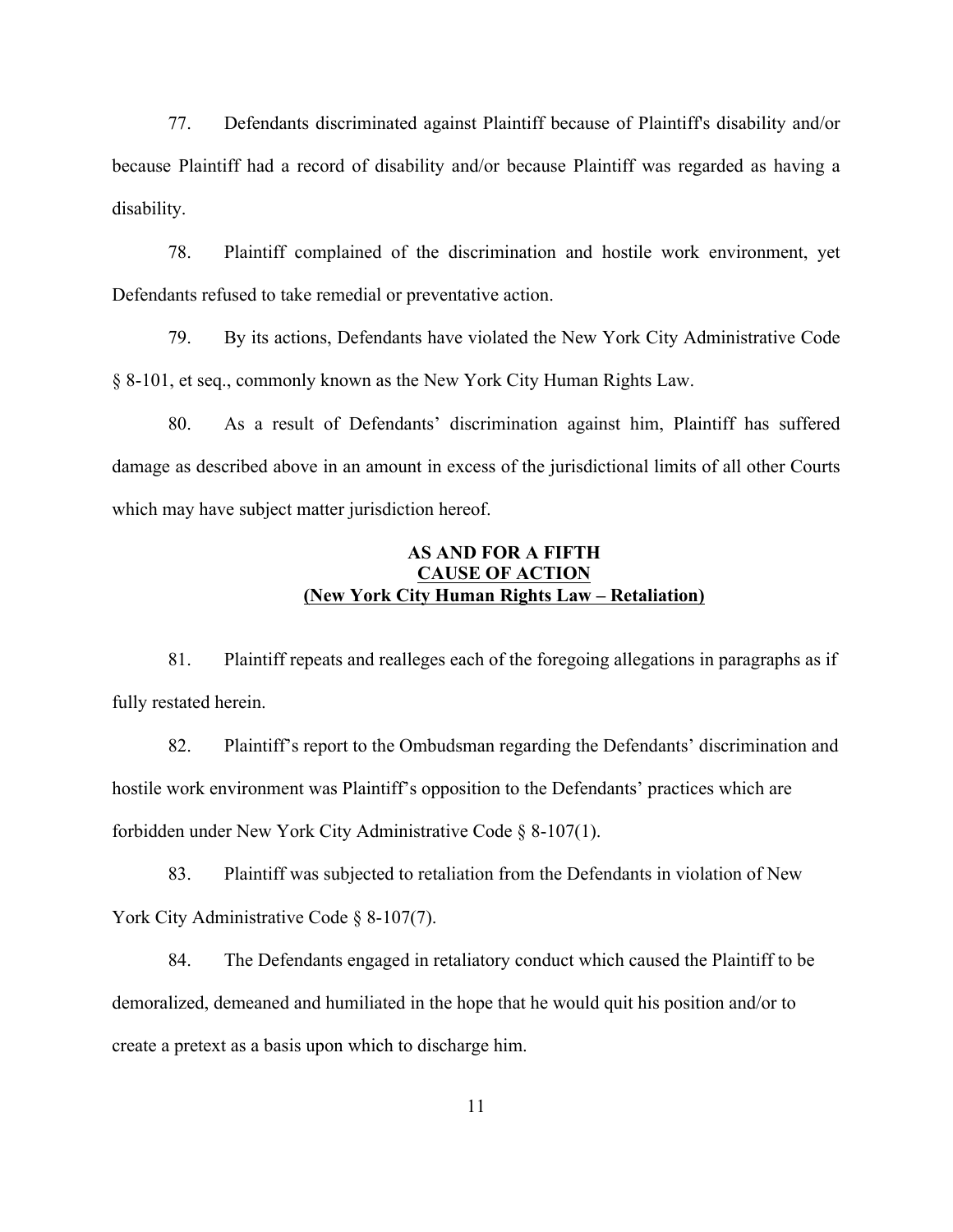85. By its retaliation, the Defendants failed to remedy or prevent, and indeed exacerbated the hostility, vindictiveness and nature of the Plaintiffs' work environment, although it knew, or in the exercise of reasonable care, should have known of the retaliation and its effect upon the Plaintiff.

86. As a result of Defendants' retaliation against him, Plaintiff has suffered damage as described above in an amount in excess of the jurisdictional limits of all other Courts which may have subject matter jurisdiction hereof.

## **AS AND FOR A SIXTH CAUSE OF ACTION (Intentional Infliction of Emotional Distress)**

87. Plaintiff repeats and realleges each of the foregoing allegations as if fully restated herein.

88. The defendants' conduct toward Plaintiff was so outrageous and shocking that it exceeded all reasonable bounds of decency as measured by what the average member of the New York County community would tolerate.

89. As a result of Defendants' voluntary and intentional and/or reckless conduct, Plaintiff suffered severe emotional distress, including continuing depression and aggravation of his pre-existing PTSD, nightmares, mental anguish, loss of enjoyment of life, and also humiliation, anxiety and fear.

90. The Defendants' intentional and/or reckless conduct was such that the defendants knew that it was substantially certain that Plaintiff would suffer severe emotional distress, or the Defendants recklessly and with utter disregard for the consequences of their actions, caused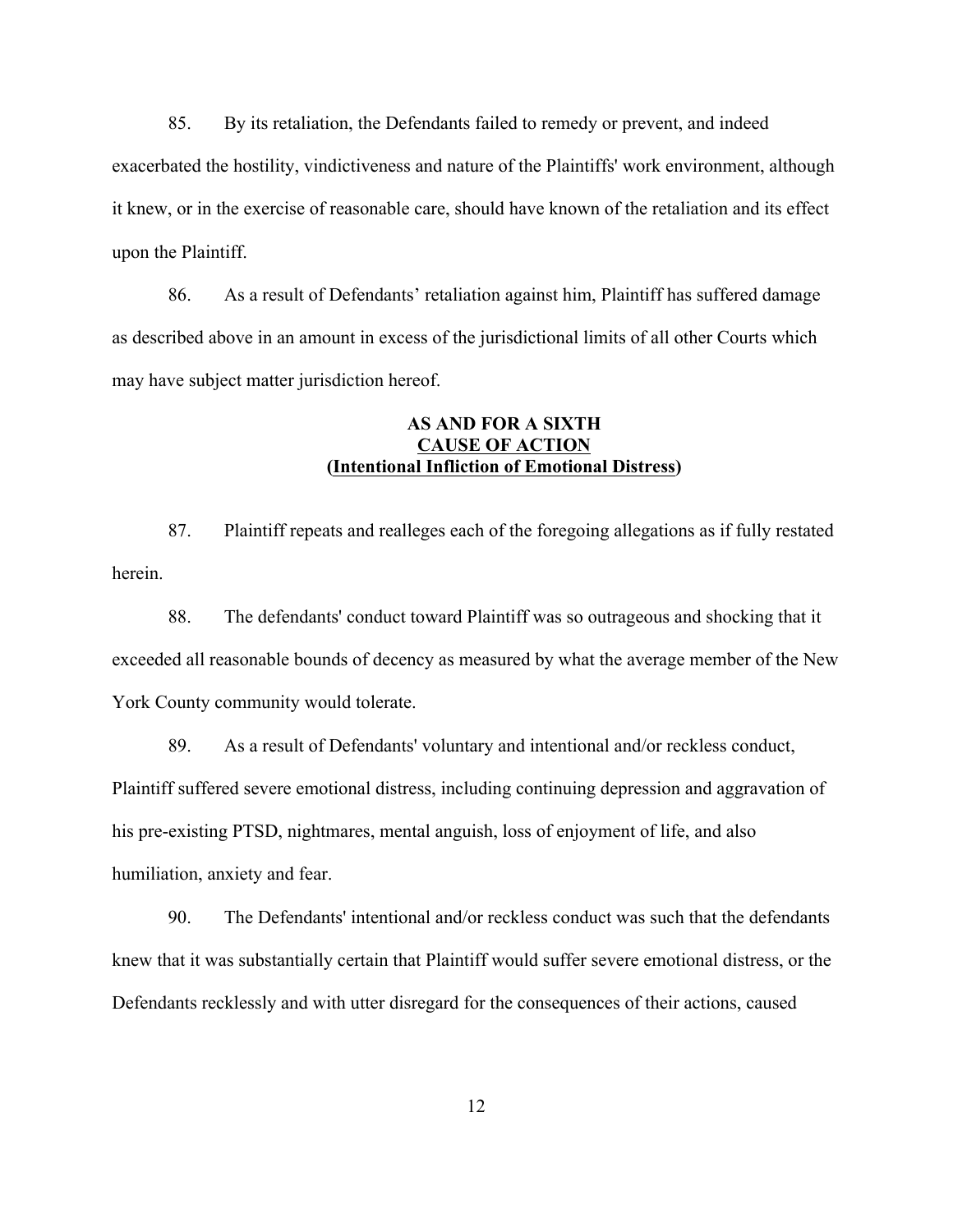Plaintiff to suffer severe emotional distress in an amount in excess of the jurisdictional limits of all other Courts which may have subject matter jurisdiction hereof.

#### **PRAYER AND RELIEF**

**WHEREFORE**, Plaintiff prays that a) the court accept jurisdiction over this matter b) impanels and charges a jury with respect to the causes of action; c) awards judgment against the Defendants as follows: i) for each Cause of Action, compensatory damages in an amount to be determined at trial; ii) punitive damages in an amount to be determined at trial; iii) reasonable attorneys' fees, costs, interest, and disbursements of this action; and d) Granting such other and further relief as this Court deems just and proper.

Dated: New York, New York August 9, 2013

Respectfully yours,

BY: Richard Washington Richard Washington, Esq. THE CHANDLER LAW FIRM, PLLC 14 Front Street, Suite 105 Hempstead, New York 11550 (516) 280-8713